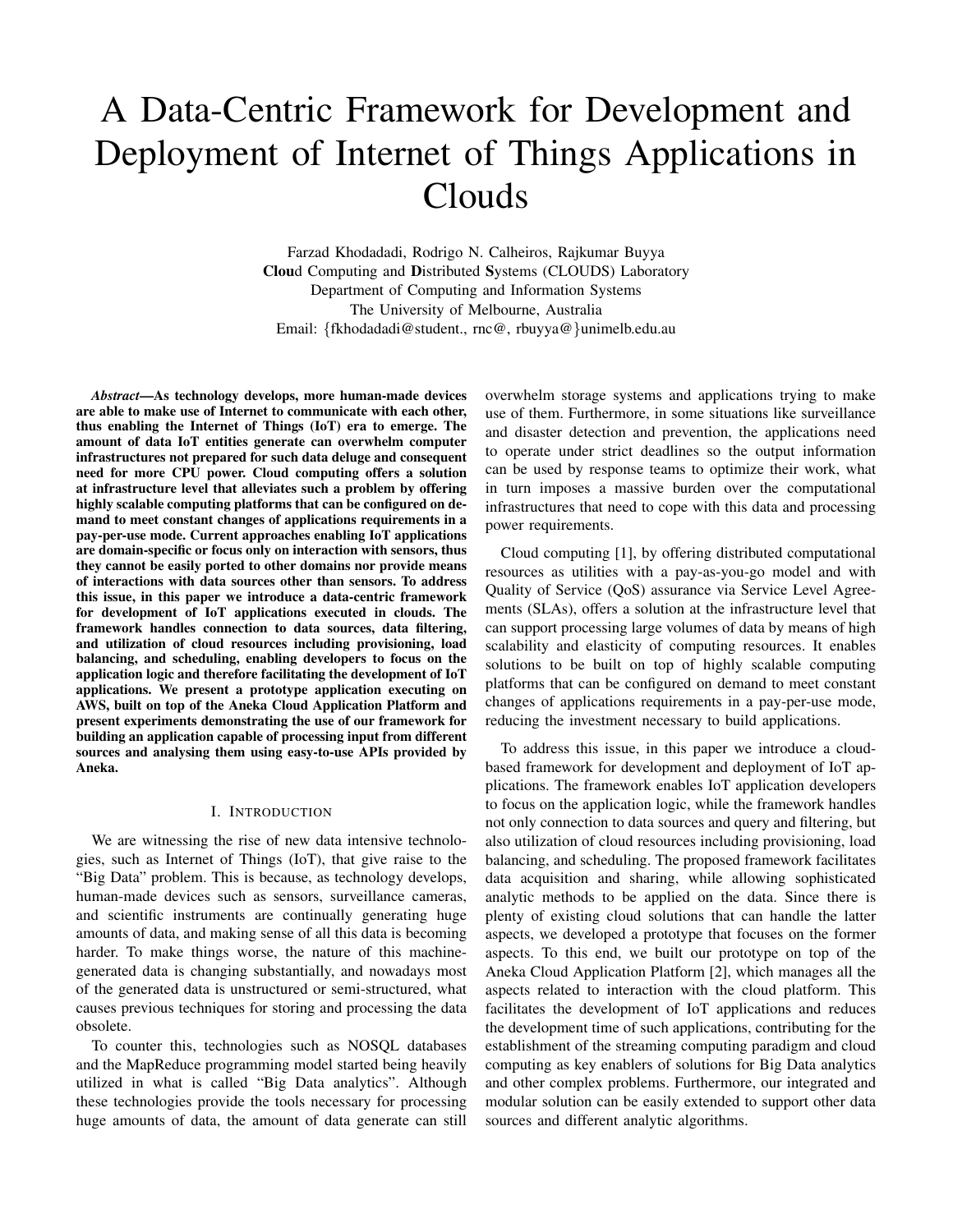#### II. RELATED WORK

Frameworks for facilitating interaction between applications and cloud computing infrastructures have been proposed for many domain-specific scenarios, such as e-Learning [3], Massively Multiplayer Online Games [4], emergency call centers [5], agriculture and forestry [6], urban traffic control systems and vehicular clouds [7], [8], and tailing disposal from mining [9]. However, these existing frameworks lack the seamless access to multiple data sources that is addressed by our approach in order to meet the demand of emerging complex applications such as disaster management and prediction, social media, and environment monitoring.

Substantial effort towards IoT application development in clouds has been carried out so far. Alam et al. [10] and Zhu et al. [11] concurrently and independently proposed frameworks focusing in aggregating sensors in the context of cloud-enabled IoT. Li et al. [12] proposed a Platform as a Service (PaaS) solution for deployment of IoT applications. The solution is multi-tenant and focuses on the support for such tenants, as well as managing and metering the utilization of the platform by different tenants.

Nastic et al. [13] proposed PatRICIA, a framework for deployment of IoT applications that provides its own programming model for development of IoT applications to be deployed in the cloud. It differs from our work mainly on the abstractions offered for application developers. Whereas we focus in conventional object-oriented programming constructs, PatRICIA proposes new abstractions that belong to the proposed concept of *Intent-based programming*.

Parwekar [14] discussed the importance of identity detection devices in IoT and proposed a service layer to demonstrate how a sample tag-based acquisition service can be defined in the cloud. A simple architecture for integrating machine to machine (M2M) platform, network, and data layers has also been proposed, but the architecture fails to comprehensively address details and requirements of implementing the proposed integration method.

All these works focus mainly in supporting processing of data derived from sensors, ignoring the issue of supporting the execution of general applications accessing other streaming data sources such as social networks, microblogs, databases, and websites, which are supported by our proposed approach.

# III. APPLICATION SCENARIO AND SYSTEM **REQUIREMENTS**

The target application scenario of our framework is IoT applications hosted in cloud environments. From the perspective of a user of our framework willing to deploy its application, the framework can be seen as a PaaS resource, because it enables users to focus on their applications (in this case, IoT applications) while ignoring details about the underlying infrastructure actually supporting the application.

The framework provides interfaces to enable the easy extraction of data from data sources to be delivered for applications. Examples of possible data sources for the applications include sensors and sensor networks; surveillance cameras;

application logs; social media; microblogs; cloud storage; and NOSQL and relational databases. It is the users' responsibility to write the business logic of the application, i.e., the code that processes the data from data sources and produces the expected output to users. The framework does not enforce any specific programming paradigm (MapReduce, workflow, BoT, etc.); therefore, users are free to adopt the paradigm that is more suitable for their applications.

In order to support the above scenario, the following requirements were identified:

- Programming paradigm-independent API;
- Support for multiple types of data sources, potentially supporting data of different nature (structured, unstructured, streaming, video, and so on);
- Support for many users, with performance isolation between them, thus ensuring framework scalability;
- Security and confidentiality, as data accessed, or operation performed by users may be sensitive;
- Support for many types of infrastructure resources, including public clouds, private clouds, LANs, supercomputers, and grids;
- Fault tolerance via replication of components;
- QoS assurance via intense monitoring of framework components and applications;
- Extensibility, so new types of data sources and programming paradigms, yet to be developed, could be integrated in the future;
- Complete isolation between user executing the application and the underlying cloud resources processing the user application;
- Automatic and transparent (to users) selection of cloud providers and instance types for automatic resource scaling; and
- High utilization and load balance of cloud resources in order to optimize the cost for use of cloud resources.

Based on the above requirements, we developed a general architecture for development and deployment of IoT applications in clouds, which is detailed in the next section.

#### IV. FRAMEWORK COMPONENTS

Figure 1 depicts the overall architecture of the framework. It is composed of three main components: *Application Manager*, *Cloud Manager*, and *Data Source Manager*. Each of these elements can run in a single cloud resource or they can be decoupled and executed in different cloud resources. In particular, the Data Source Managers should preferably run closely to the data sources, in order to reduce network delays. Similarly, Data Source Filters should run preferentially in the same cloud infrastructure than the corresponding data sources in order to reduce latency and data transfer costs. Other elements can be deployed based on location of users and availability of cloud resources.

*1) Application Composer:* The Application Composer is the entry point for users submitting applications for execution in the framework. Through an API, it enables users to select one particular programming model to be used for the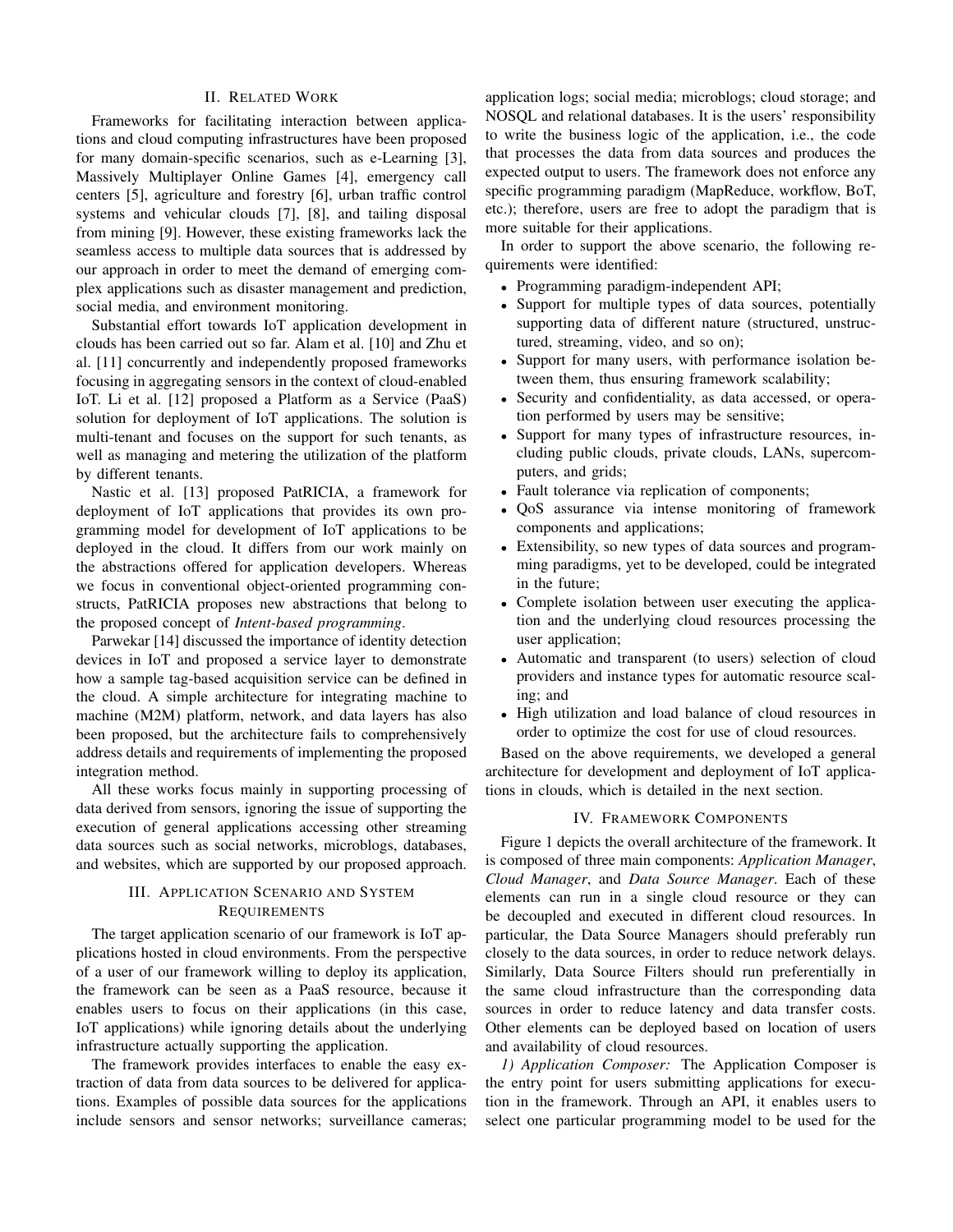

Fig. 1. Framework architecture.

application logic and to tailor the application for the selected programming model. The APIs also enable users to describe how the data being received from multiple data sources will be used by the application.

The framework is more suitable for execution of looselycoupled applications, which include widely adopted application models such as Parameter Sweep, Bag-of-Tasks, Workflows, and MapReduce. Nevertheless, transactional applications composed of a high number of requests that require some transactional processing to be performed, such as multi-tier web applications, are also supported by the framework.

Optionally, the Application Composer also allows users to give hints on the granularity of the application. For example, in case of BoT applications, a hint on the maximum number of tasks to be created can be supplied. Although this requires a lower level knowledge about the application and the underlying system, it also enables a better performance to be obtained for application execution. This is because knowledge on parameters such as the I/O-computation ratio may cause the application to reach a performance optimal for a given number of tasks and performance degradation after a certain number of tasks. If this is known beforehand, application execution can be optimized.

The Application Monitor, after a certain amount of time monitoring the application execution, could eventually detect that the number of tasks is not optimal because of rates of I/O and CPU processing. Nevertheless, a previous knowledge on the issue enables the application to run at an optimum rate since its start, whereas reactive correction requires some time until it can be effectively applied.

*2) Scheduler:* The Scheduler module is responsible for planning the execution of non-transactional tasks. It determines the placement of tasks that compose one application as well as the execution order of the tasks. The latter is performed not only in the context of a single application, but also on the context of previous applications whose tasks are already scheduled but not yet executed. Another responsibility

of this module regards the admission control of new requests for execution of non-transactional applications, depending on the deadline set for the application, availability of resources for execution, and deadlines of running applications, the module can opt for rejecting the new request.

*3) Load Balancer:* The Load Balancer component is responsible for keeping the load of machines processing transactional applications balanced through an appropriate routing of new requests to the most suitable machine. This component can be seen as the counterpart of the Scheduler acting for web requests arriving to the system. Similar to the Scheduler, the Load Balancer also rejects requests and issues a warning to the Provisioner when QoS for new requests cannot be guaranteed.

*4) Application Monitor:* The Application Monitor is responsible for keeping track of resource utilization and execution time of the tasks and requests submitted to the system. Relevant performance data is delivered to appropriate modules in order to enable scaling actions on the system. For example, task execution times are delivered to the Scheduler so, based on the tasks deadlines, actions can be taken. For the Load Balancer, aggregated metrics, such as response time of the 90th percentile, are reported, as this are typically the metrics of interest for performance evaluation of transactional requests.

*5) Provisioner:* The Provisioner is responsible for transforming a request for resources received from the Application Manager into actual allocation of cloud resources. This is performed with consideration of multiple sources of information, as follows: (i) warnings from Load Balancer and/or the Scheduler that new requests are being rejected because of lack of resources; (ii) response time of requests, execution time of tasks, and deadline violations, obtained from the Application Monitor; (iii) performance metrics and utilization rate of cloud resources obtained from the Cloud Monitor. Based on the above information, decision is made on whether to maintain the current amount of resources, scaling down, or scaling up cloud resources.

Activities performed by the Provisioner include selection of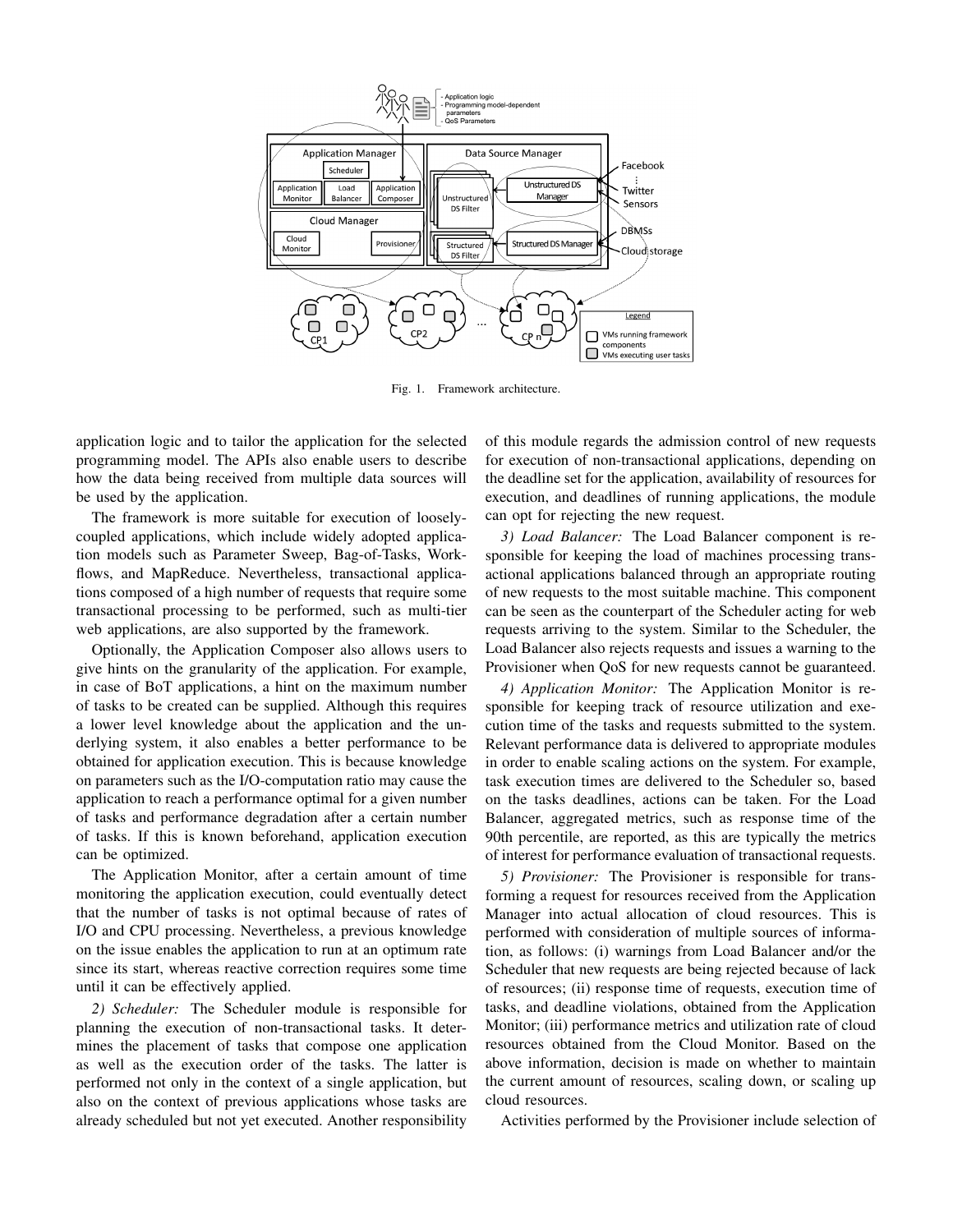cloud providers to provide the required resources; selection of specific resources from the selected provider; allocation of selected resources on the selected provider; and resource decommission.

To avoid underperformance of accepted application requests, a timeout mechanism has to be in place, so in case no response is obtained from the provider after a given time, alternative solutions can be sought by the module. Similarly, if the provider is unable to provide the required resources with the required performance, alternatives are explored.

*6) Cloud Monitor:* The Cloud Monitor is responsible for keeping track of the status and performance of allocated cloud resources, as well as observed utilization of such resources. This information is used to update the Provisioner about performance so that it can decide to allocate further resources or to migrate resources to another provider if performance is not satisfactory.

# *A. Data Source Manager*

The Data Source Manager is the component that acts as the interface between the framework and the multiple sources of data for applications. It contains components that can interact with different sources, and can "understand" the data that is received from such sources. It also contains components that can perform queries and filter data from data sources so only data of interest for each user is delivered to the user's application.

*1) Structured Data Source Manager:* The Structured Data Source Manager is the interface between the framework and relational databases (and other sources of structured data, such as some types of cloud storage). It can handle connection/disconnection with the data source (in case of data streaming sources) and submit queries and retrieve results for related data sources.

*2) Unstructured Data Source Manager:* The Unstructured Data Source Manager links the framework with external entities that generate unstructured data, such as microblogs data or time-series data aggregated from a thermal sensor. For each different type of sensors and instruments, this components is able to connect and disconnect to it, and interpret the incoming data so framework-level filters are applied in order to eliminate meaningless information before user-specific filters (detailed later on this section) are applied.

*3) Structured/Unstructured Data Source Filter:* The Structured Data Source Filter accepts queries applied by users and applies them on the data being received from the Structured Data Source Manager, while the Unstructured Data Source Filter applies user-defined filtering rules to the unstructured data sources that the user is registered to. Given that one user can be registered to receive data from multiple structured data sources, this component also consolidates the information before applying the query. The resulting, "filtered" data is then delivered to the user application via specific API calls. In order to achieve an acceptable performance for this operation, queries run on separate resources than the rest of the framework, so more resources for query processing can be added if more user-specific queries are necessary (i.e., if more users submitted applications with customized queries).

# V. PROTOTYPE DESIGN AND DEVELOPMENT

In the previous sections, we discussed requirements of a framework for development and deployment of IoT applications in clouds. The discussion did not focus on any particular technologies that could be employed for achieving the framework goals. Thus, as previously stated, the framework could be built from scratch, by reusing one or more existing technologies, where each technology performs some activities, or by reusing technologies to some goals and writing functionalities for other tasks.

Since many of the framework requirements are already met by the Aneka Cloud Application Platform [2], we designed the framework to take advantage of the existing modules and functionalities of Aneka, and focused on the new features and modules required for enabling execution of IoT applications in clouds. Aneka, as a PaaS middleware, enables users to write applications in many programming models, some builtin in the platform, and others defined by the users. The underlying infrastructure is composed of any computational resource that supports the .NET framework (or its Open Source implementation Mono).

#### *A. Aneka Integration*

Following the architecture introduced on Figure 1, the Application Manager and Cloud Manager are replaced by native features of Aneka. Thus, features that needed to be developed and/or integrated concerned application development and data source management. A high-level view of the architecture of the prototype is depicted in Figure 2.

Regarding application development, Aneka also offers options for developers to integrate their own application models. Prior to our contribution, three major types of applications were supported by Aneka, namely MapReduce, Task, and Thread. Thus, to enable IoT application development, we implemented a new programming model for Aneka, called IoT model. This model is built on top of the existing Aneka Task model, which enables users to execute arbitrary applications on the Aneka platform. Hence, we implemented low level management of data and data source management, and provided an API that application developers use to access such features.

We also implemented the integration of data sources with the entry-point for the user's application logic. Internally, the supplied application logic, along with the logic for data source management, is encapsulated as a task that is executed by the platform, thus it leverages the capabilities of Aneka regarding load balancing, scheduling algorithms, and dynamic provisioning.

Regarding data source management, the requirements of the proposed framework demand the use of a lightweight protocol as a means of communication between different available data sources and the Aneka platform. MQ Telemetry Transport  $(MQTT)^1$  is a lightweight protocol originally developed by

<sup>1</sup>http://mqtt.org/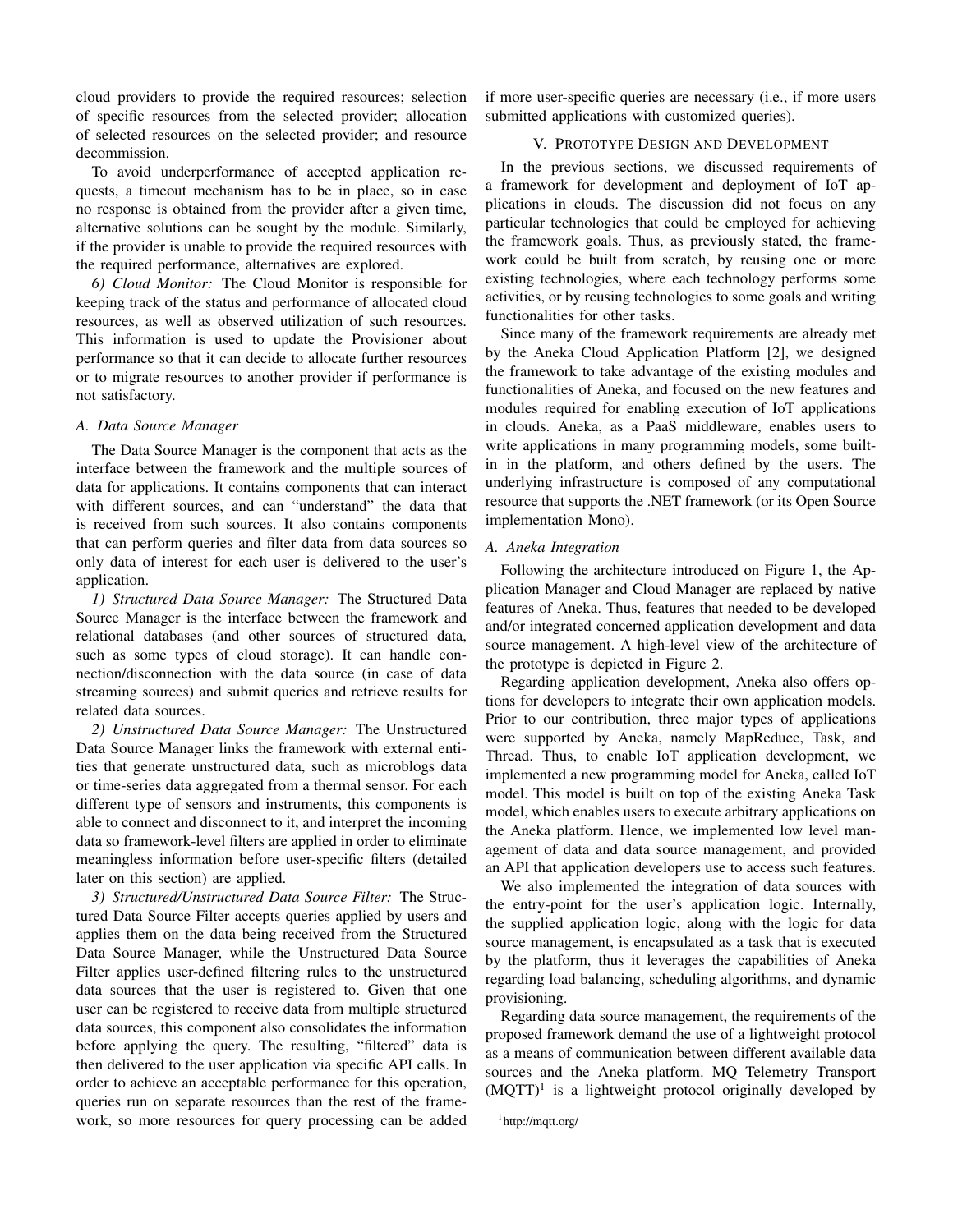

Fig. 2. High-level architecture of the prototype implemented on top of Aneka.

IBM for unreliable networks with low-bandwidth and devices with memory constraints. Since this protocol is based on the publish/subscribe model and is also vastly used in the context of IoT, we adopted this protocol in our framework.

In our proposed prototype, every data source is created by extending a base class that handles communication between the data source and Aneka using the MQTT protocol. Since this protocol uses a publish/subscribe model, we defined a set of suitable event-oriented API functions to simplify application development using Aneka. Any defined data source in Aneka connects to a MQTT broker that is specified using an IP address. The broker is responsible for registering data sources using the MQTT protocol and assigning unique identifiers for them. The broker also manages topics and requests corresponding to the MQTT standard. A topic is a hierarchical data structure defined in MQTT that allows the publishers to specify exactly in which topic their published data should reside and consequently, any subscriber who has subscribed to that specific topic, or pool of topics, will receive the message when it is received by the broker entity.

#### *B. API Features*

In order to write an IoT application, the only action required from developers is the creation of a class implementing the required logic. The class implementing the logic extends IoTEntity, so the framework is aware that this class implements the logic to be deployed and scaled in the cloud. For example, an application that receives streaming data from Twitter can be written as:

```
01 class TwitterStream extends IoTEntity
02 \quad03 public override void Start(string[] topics,
                                   IoTQoS QoS)
0405 base.ConnectAndRegister(topics, QoS);
06 }
07<sup>1</sup>
```
The particular task logic is written in the Start() method (Line 3). Initially, the developer connects to the data sources to be used (Line 5). The QoS parameter is used by the MQTT protocol for prioritizing messages received by broker. This allows developers to establish the priority on which data from different sources should be given when the data is sent to the application. It also allows developers to prioritize applications registering with the broker.

The framework is responsible for determining how many data sources are available and, based on the specified QoS, decides the number of tasks to be created task. Data sources are balanced between the task instances. The continuing monitoring ensures that if the number of tasks is not enough to meet QoS, new instances are executed on new VMs and the data sources are redistributed among the new tasks. Similarly, if there are an excessive number of tasks, some of the VMs running the task are terminated and the data sources are assigned to the remaining tasks.

#### VI. PERFORMANCE EVALUATION

In order to evaluate the performance of the proposed framework, we performed experiments deploying the prototype described in the previous section on a public cloud provider (Amazon AWS on Sydney, Australia). The testbed is composed of five virtual machines of type t2.small (1 vCPU and 2 GB of RAM on an Intel Xeon 2.5 GHz CPU) running Windows Server 2012. One of the VMs served as Aneka master, coordinating the execution of the application and scheduling tasks, and the other four VMs were configured to play the role of Aneka workers. As a broker implementing the MQTT protocol, we used Mosquitto<sup>2</sup>, an open source tool that contains a Python API that we used to integrate the message broker with our test application.

Our application performs sentiment analysis on streaming data received from Twitter using a Raspberry  $PI<sup>3</sup>$  tweet harvester bot. We used Raspberry PI to demonstrate how different data formats originating from sensor devices to social media streams can be easily mapped, converted and processed using our framework. In this scenario, Aneka serves as a message subscriber with the Mosquitto broker and, after receiving tweet events, creates a task and the sends it to the master node for scheduling and execution on Aneka workers. The application logic required for running the experiments on this section was written with 67 lines of code. 16 of these lines concerned connecting to the data source, querying the data, and sending it to the main application. The sentiment analysis application itself was written with 51 lines of code.

<sup>2</sup>http://mosquitto.org/

<sup>3</sup>http://www.raspberrypi.org